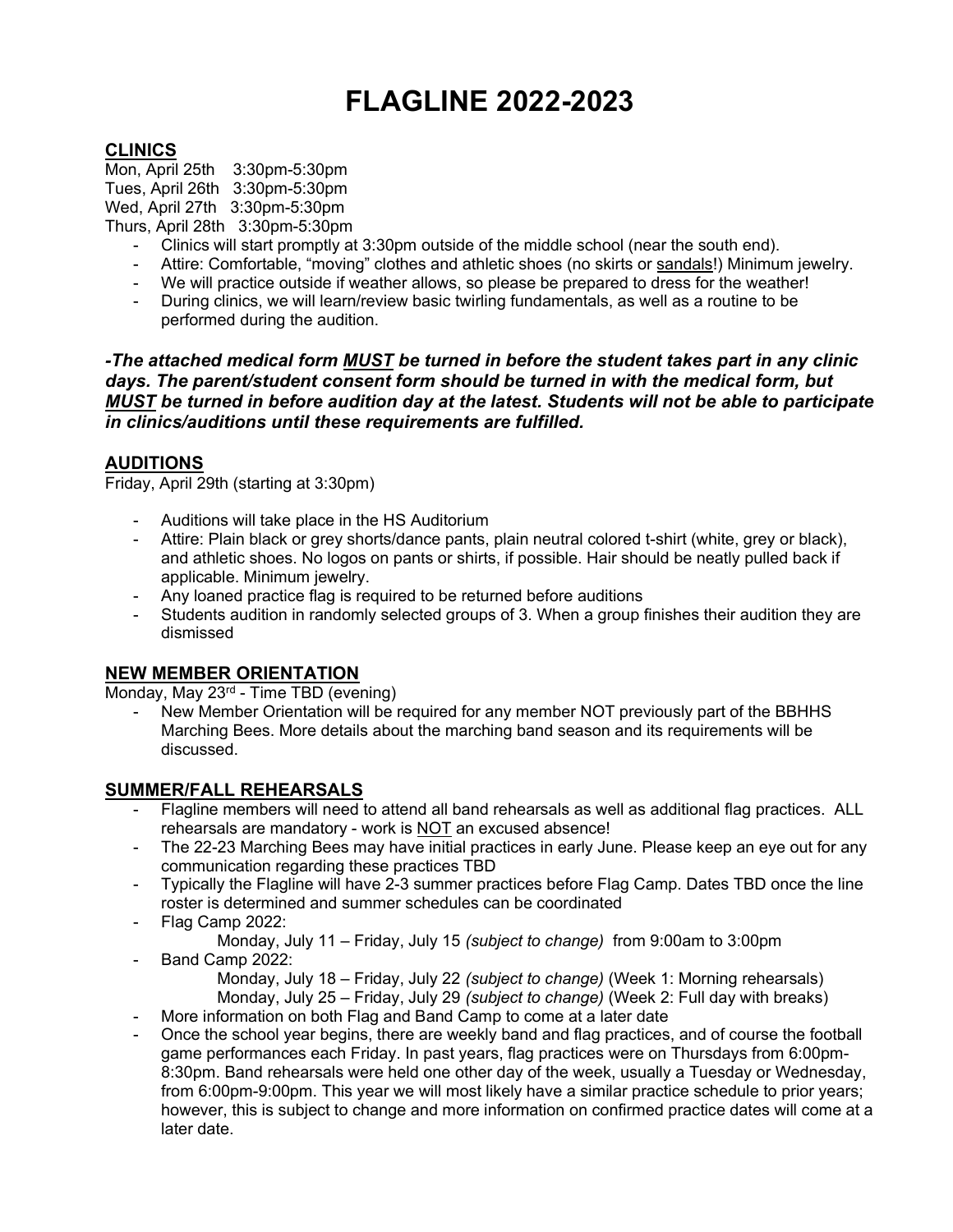## EXPENSES

\*These are just estimate prices of what a new member will need to purchase for their uniform. Other band/flag fees may apply.

Performance Shoes: \$39.00 Gloves: \$5.00 Leotard: \$30.00 Pep Shirt: \$20.00 Pep Jacket: \$36.00 Backpack: \$9.00 Practice Flag/Pole: \$25.00

Purchase on your own: White tennis shoes for summer uniform and black spandex shorts for underneath pep skirts

Marching Band Participation Fee: TBA (\$105 in prior year) Band Booster Fee: TBA (Last year it was \$60 for Flagline, OR \$120 for year-round band students)

## FAQs

#### Do I need to attend each clinic day?

The clinics are a very important part of the audition process. Attendance will be taken daily and excessive absences could count toward consideration on the line. However, you are not required to attend every day, but you are responsible for learning what you missed on your own time.

#### Where do clinics take place?

Clinics this year will be held outside of the Middle School (near the south end of the school). In the past when it rained, clinics were moved to the MS gymnasium or auditorium lobby.

#### When will we find out the results?

The 2022-23 Flagline list will be posted on the band website the following day after auditions.

#### What flag will I use?

Extra practice flags will be loaned to all auditioning students. You may borrow a friend's flag, but only if they give you permission. PLEASE RETURN FLAGS EVEN IF YOU DECIDE NOT TO AUDITION. These flags are school property.

#### How many students will be on the line next year/spots open?

The number of students will be determined after the audition process. Therefore, there is no set number.

## REGULATIONS

- ALL school regulations are in effect during any practice, performance, or clinic.
- Any use of alcohol, tobacco, drugs, or profane language will not be tolerated and could lead to expulsion from the line.
- Excessive tardiness, absences, lack of effort, and/or disrespectful behavior will not be tolerated and could result in exclusion from a performance.
- While in uniform or any Flagline attire, all members should demonstrate respect for themselves, the band, and their fellow teammates.

## Please feel free to contact me with any questions or concerns!

Ivory Kovach - BBHHS Flagline Advisor ivory.kovach@gmail.com www.bbhhsband.com/flagline/